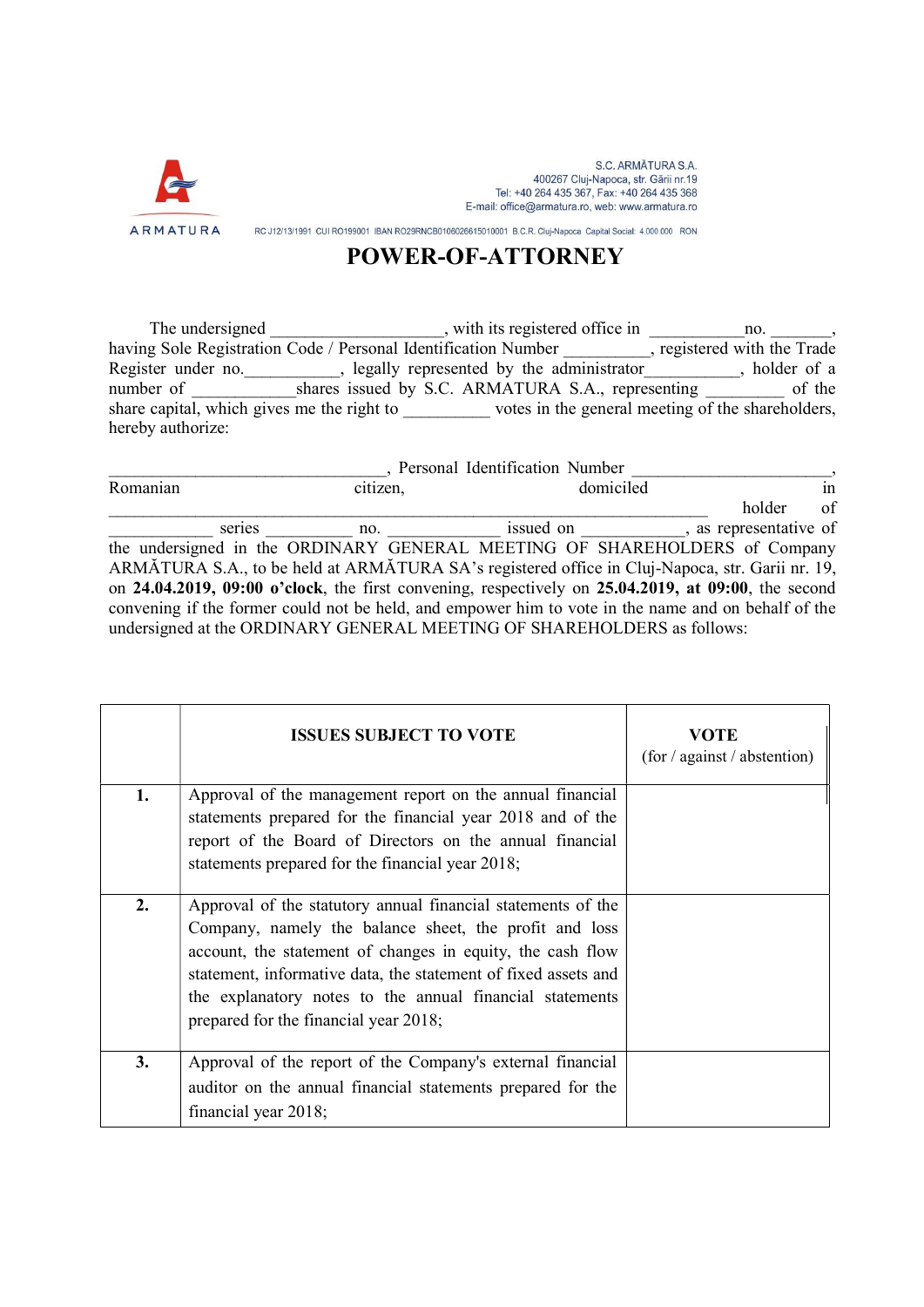

S.C. ARMĂTURA S.A. 400267 Cluj-Napoca, str. Gării nr.19 Tel: +40 264 435 367, Fax: +40 264 435 368 E-mail: office@armatura.ro, web: www.armatura.ro

ARMATURA RC J12/13/1991 CUI RO199001 IBAN RO29RNCB0106026615010001 B.C.R. Cluj-Napoca Capital Social: 4.000.000 RON

| 4. | Approval of the Annual Report prepared in accordance<br>with the provisions of Article 63 of Law no. 24/2017 on<br>issuers of financial instruments and market operations and<br>of Article 126 and Annex no. 15 of the Regulation no.<br>5/2018 for the financial year ended December 31, 2018; |  |
|----|--------------------------------------------------------------------------------------------------------------------------------------------------------------------------------------------------------------------------------------------------------------------------------------------------|--|
|    |                                                                                                                                                                                                                                                                                                  |  |
| 5. | Approval of the discharge of the Board of Directors for<br>2018;                                                                                                                                                                                                                                 |  |
| 7. | Approval of the date of 15.05.2019 as registration date                                                                                                                                                                                                                                          |  |
|    | according to the provisions of Article 86 of Law 24/2017                                                                                                                                                                                                                                         |  |
|    | and of Article 2 of Regulation 5/2018, namely the date that                                                                                                                                                                                                                                      |  |
|    | serves to the identification of the shareholders for whom                                                                                                                                                                                                                                        |  |
|    | the OGMS decisions will be effective, and ex-date                                                                                                                                                                                                                                                |  |
|    | 14.05.2019;                                                                                                                                                                                                                                                                                      |  |
| 8. | Approval of the appointment of Mr. AKPER SARYYEV as                                                                                                                                                                                                                                              |  |
|    | Chairman of the Board of Directors to sign the decision of                                                                                                                                                                                                                                       |  |
|    | the Ordinary General Meeting of Shareholders and of the                                                                                                                                                                                                                                          |  |
|    | appointment of Mrs. Sorana Muresanu to perform the                                                                                                                                                                                                                                               |  |
|    | registration formalities with the Trade Register Office of                                                                                                                                                                                                                                       |  |
|    | Cluj.                                                                                                                                                                                                                                                                                            |  |

If any of the shareholders of the company will request the engaging of the liability of the directors, our representative will vote  $(for / against / abstain).$ 

For the election of the Secretary of the General Meeting, the representative will vote (for  $\ell$  against) the election of the candidate to be proposed by the Chairman of the General Meeting.

The representative accepts the representation mandate that is the object of this special power-ofattorney and undertakes to fulfill it exactly.

Concluded and signed today,  $\overline{\phantom{a}}$ , in 3 (three) original counterparts, one counterpart for the principal, one counterpart for the representative and one counterpart to be submitted at the registered office of ARMĂTURA S.A. from Cluj-Napoca, str. Garii nr. 19, accompanied by a copy of the valid identity card - identity bulletin/card in case of individuals, respectively the registration certificate and copy of the identity card of the legal representative in the